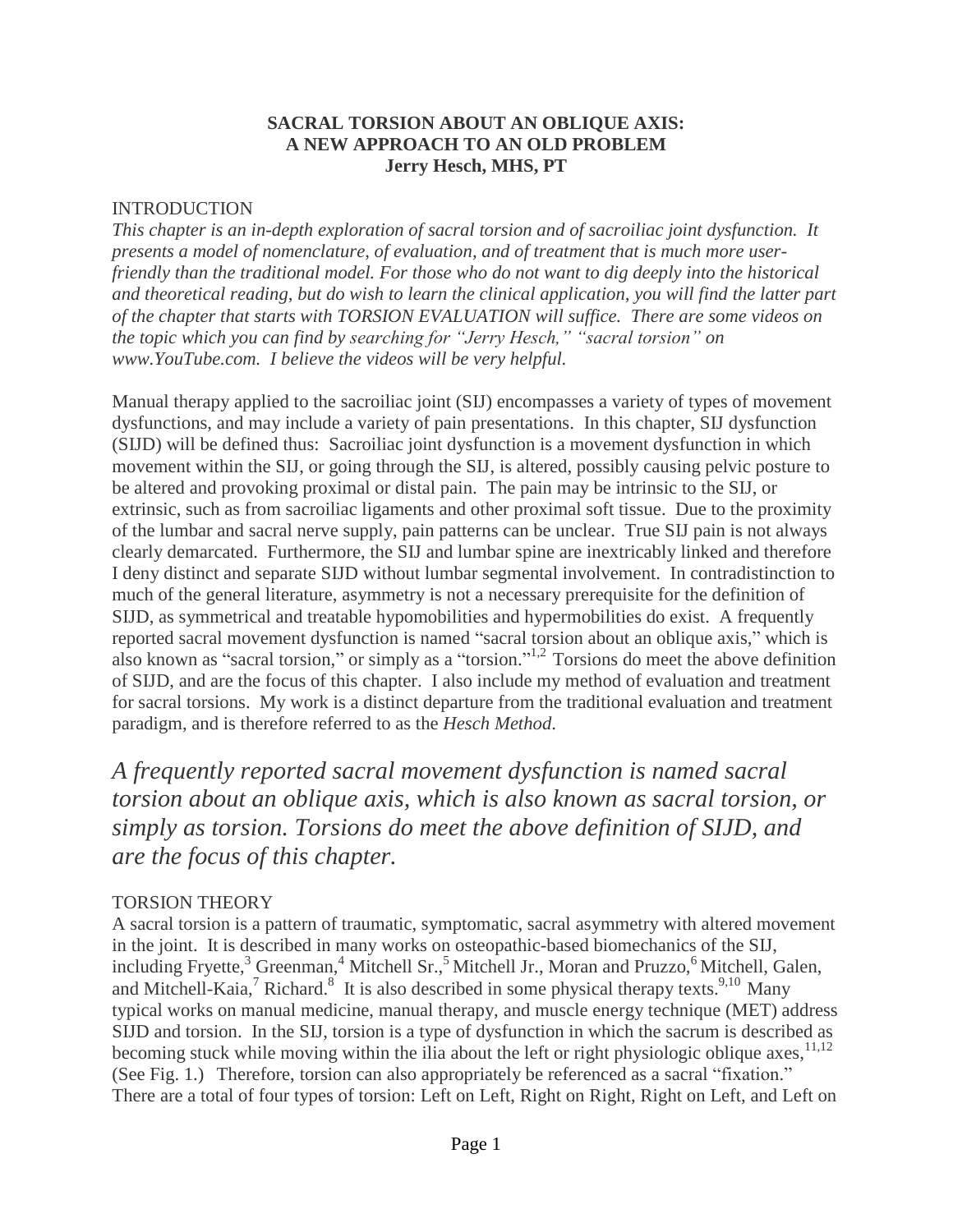Right, oftentimes abbreviated as L on L, R on R, R on L, L on R. The nomenclature will be addressed in detail later in the chapter.

# **Torsion might be an un-physiological dysfunction**

Perhaps appearing counterintuitive and somewhat paradoxical, the sacrum can actually go further into the direction of fixation. However, it cannot move back to physiological neutral or beyond it into the opposite direction without a corrective maneuver. This phenomenon is explained as obeying the *Rule of Physiological Motion* (dysfunction). The rule defines physiological motions as those motions which are normal based on the design of the structure. For example, the knee primarily flexes and extends during gait and is *physiological*. A lateral blow to the knee induces a valgus movement which is *un-physiological*. In spite of the fact that torsions obey this rule, I believe that they are not a normative physiological motion, such as part of the gait cycle, per osteopathic theory as described by Greenman,<sup>13</sup> and perhaps all works on the subject. Rather, it takes a large passive, extrinsic force in addition to vulnerable positioning to induce torsional movements and fixations. For example, activities such as lifting a heavy object with the spine in full flexion, rotation, and side bending.





**Figure 1. The left and right oblique axes of the sacrum.** The left oblique axis originates above the left side of the sacrum, whereas the right oblique axis originates above the right side of the sacrum.

## **Torsion theory is often absent in movement science textbooks**

It is noteworthy that the concept of torsions is either trivialized without justification, or completely omitted, in several traditional works and in contemporary works on manual therapy, including physical therapy and sports medicine literature.<sup>14,15,16,17,18,19,20,21,22,23</sup> These works do address the general concept of SIJD. A few manual medicine practitioners, such as JF Bourdillon,  $MD^{24}$  and K Lewitt, MD, DSc,  $25$  do not endorse a torsion model. Also, a remarkably detailed textbook on joints; *Joint Structure & Function: A Comprehensive Analysis*, briefly covers the SIJ in less than four pages, but avoids sacral torsions.<sup>26</sup> Another thorough textbook, *Kinesiology of the Musculoskeletal System: Foundations for Physical Rehabilitation*, also limits explanation of sacral motion to nutation and counter nutation.<sup>27</sup> The topic of sacral motion is limited to only a single page. Both of these textbooks hold a very prominent location in my library, and if published clinical studies existed that showed the utility of treatment for torsion, I